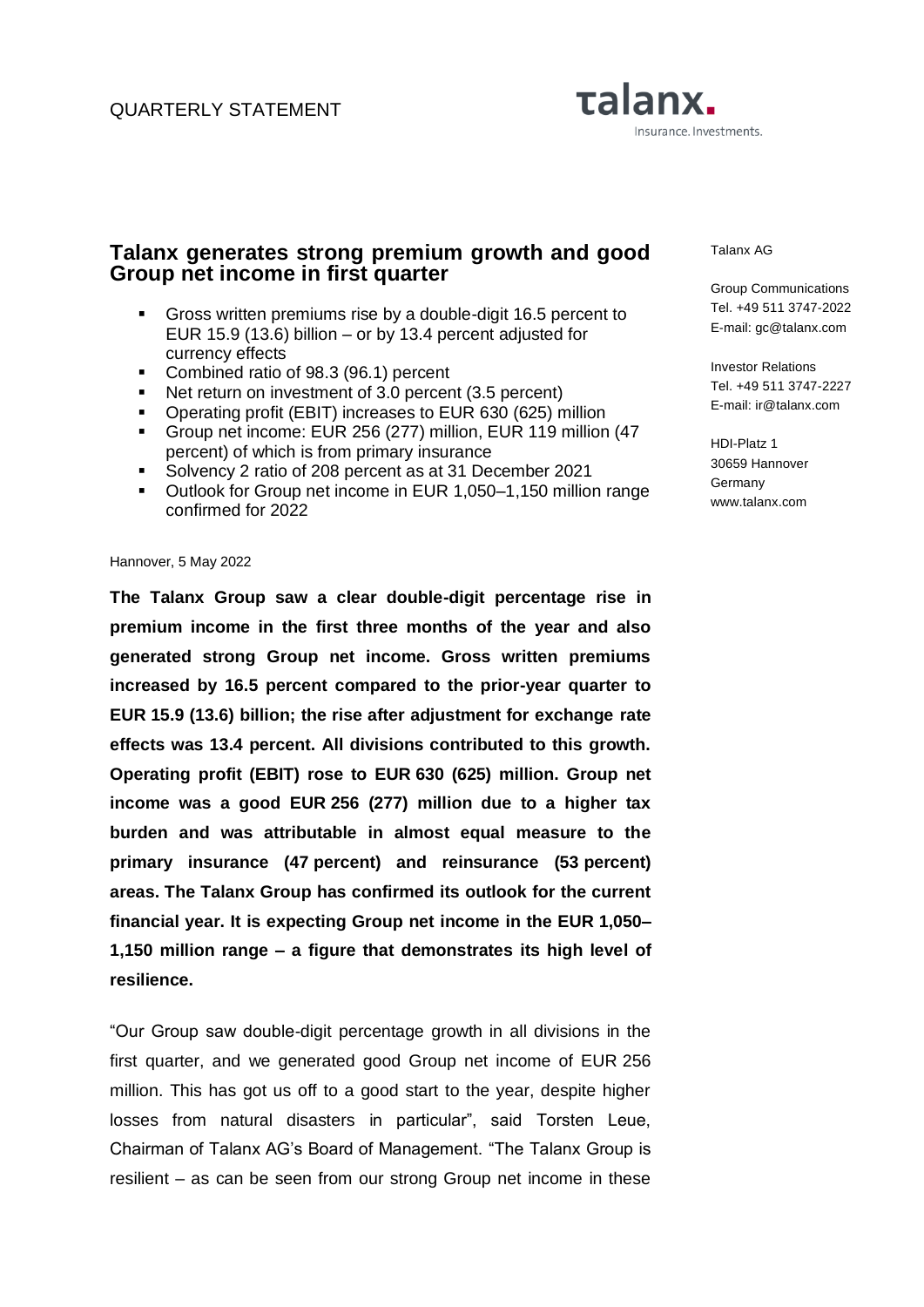

challenging times. We are also confirming our forecast for the current financial year."

At EUR 458 (287) million, large losses for the first three months exceeded the pro rata large loss budget figure of EUR 387 million by a clear EUR 71 million. Total large losses in primary insurance were EUR 121 (93) million, while the figure for the reinsurance area was EUR 336 (193) million. The largest single losses were the floods in Australia, which accounted for EUR 236 million, followed by the storms in Europe. This development lifted the combined ratio to 98.3 (96.1) percent.

Net investment income amounted to EUR 1,050 (1,253) million due to lower proceeds in the Life Insurance segment of the Retail Germany Division and in the Reinsurance Division. This corresponds to a net return on investment of 3.0 (3.5) percent. Operating profit rose to EUR 630 (625) million. Group net income after the first three months was EUR 256 (277) million. The Solvency 2 ratio as at 31 December 2021 was a robust 208 percent.

### **Industrial Lines: combined ratio reduced in line with strategy**

Gross written premiums in the Industrial Lines Division rose by a double-digit 11.2 percent in the first quarter to EUR 3.0 (2.7) billion. Adjusted for exchange rate effects, gross premiums rose by 8.6 percent. Premium growth was largely due to the trend in the specialty and liability business. The underwriting result increased clearly against the comparative quarter to EUR 28 (11) million. Large losses in the division were on a par with the prior-year period. The loss ratio improved to 80.2 (81.8) percent due to the positive trend in frequency losses. The cost ratio was unchanged at 16.9 (16.9) percent. At 97.1 (98.7) percent, the combined ratio is well on the way towards the figure of below 98 percent that is the goal for full-year 2022.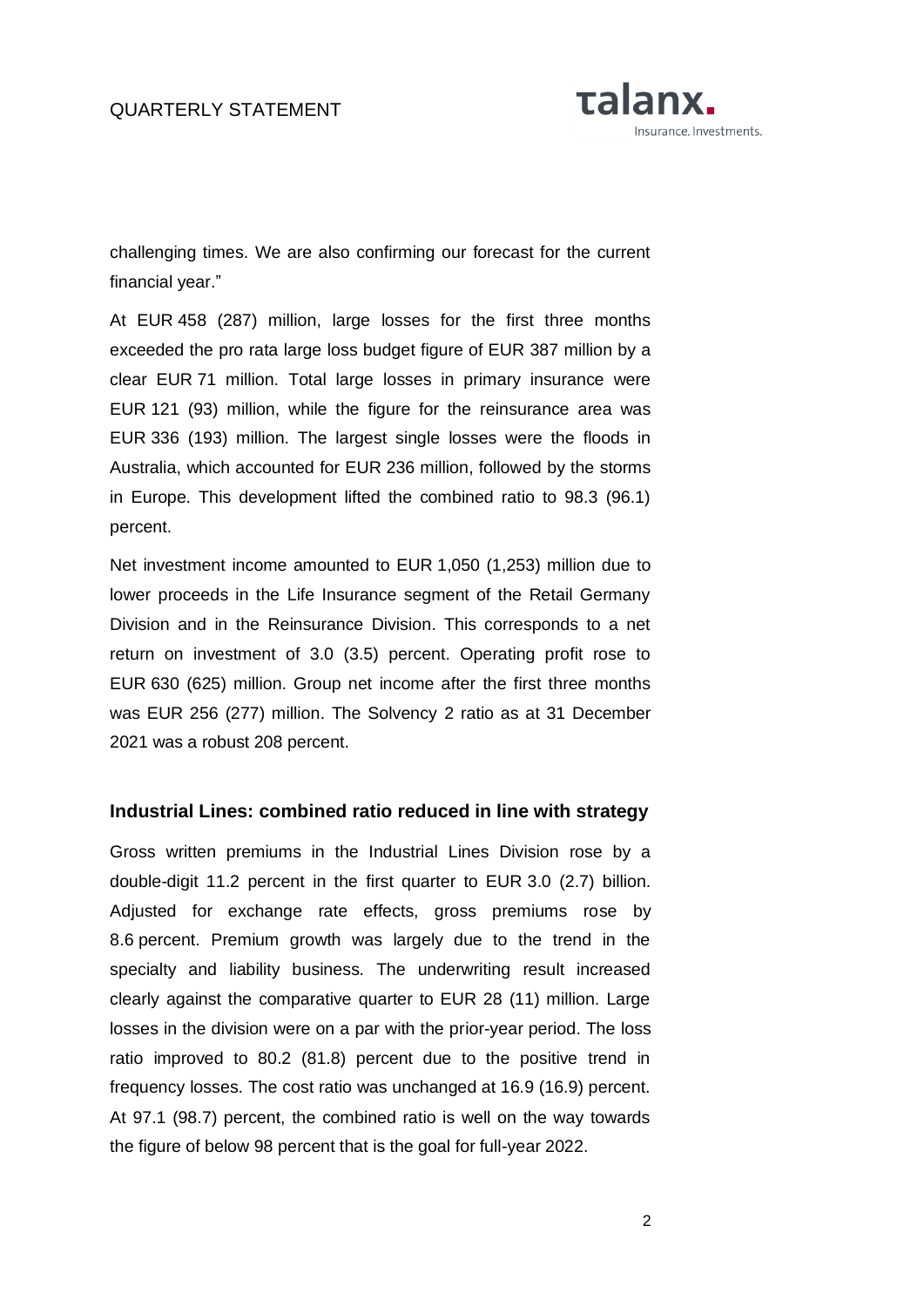

Net investment income declined compared to the prior-year quarter, to EUR 56 (77) million. The figure for the comparative period had been positively impacted by special distributions by private equity investments. Operating profit for the first quarter was EUR 46 (51) million. Industrial Lines contributed EUR 31 (39) million to Group net income.

# **Retail Germany: both segments contribute to premium growth**

Gross written premiums in the Retail Germany Division rose clearly to EUR 2.0 (1.8) billion in the first three months. Growth in the Property/Casualty segment was primarily due to the positive trends seen in the corporate customers and freelance professionals areas and in the unemployment insurance business conducted in cooperation with our banking partners. Premium growth in the Life Insurance segment came from improvements in the biometric products business and from the single-premium business. Operating profit amounted to EUR 76 (137) million. This development was primarily due to the impact of winter storms. Otherwise, the level of losses normalised compared to the previous year, which had been positively affected by lockdowns. The division contributed EUR 42 (84) million to Group net income, while its return on equity was 6.9 (12.5) percent.

## *Property/Casualty Insurance segment: almost all lines contribute to premium growth*

Premium income in the Property/Casualty Insurance segment jumped by almost 12 percent to EUR 873 (781) million. This growth is in line with the segment's strategy. A EUR 47 million increase in written premiums was recorded in the corporate customers and freelance professionals line alone. New business written by the corporate customers and freelance professionals line was up 60 percent – a very clear rise year-on-year. The underwriting result was EUR 8 (55) million.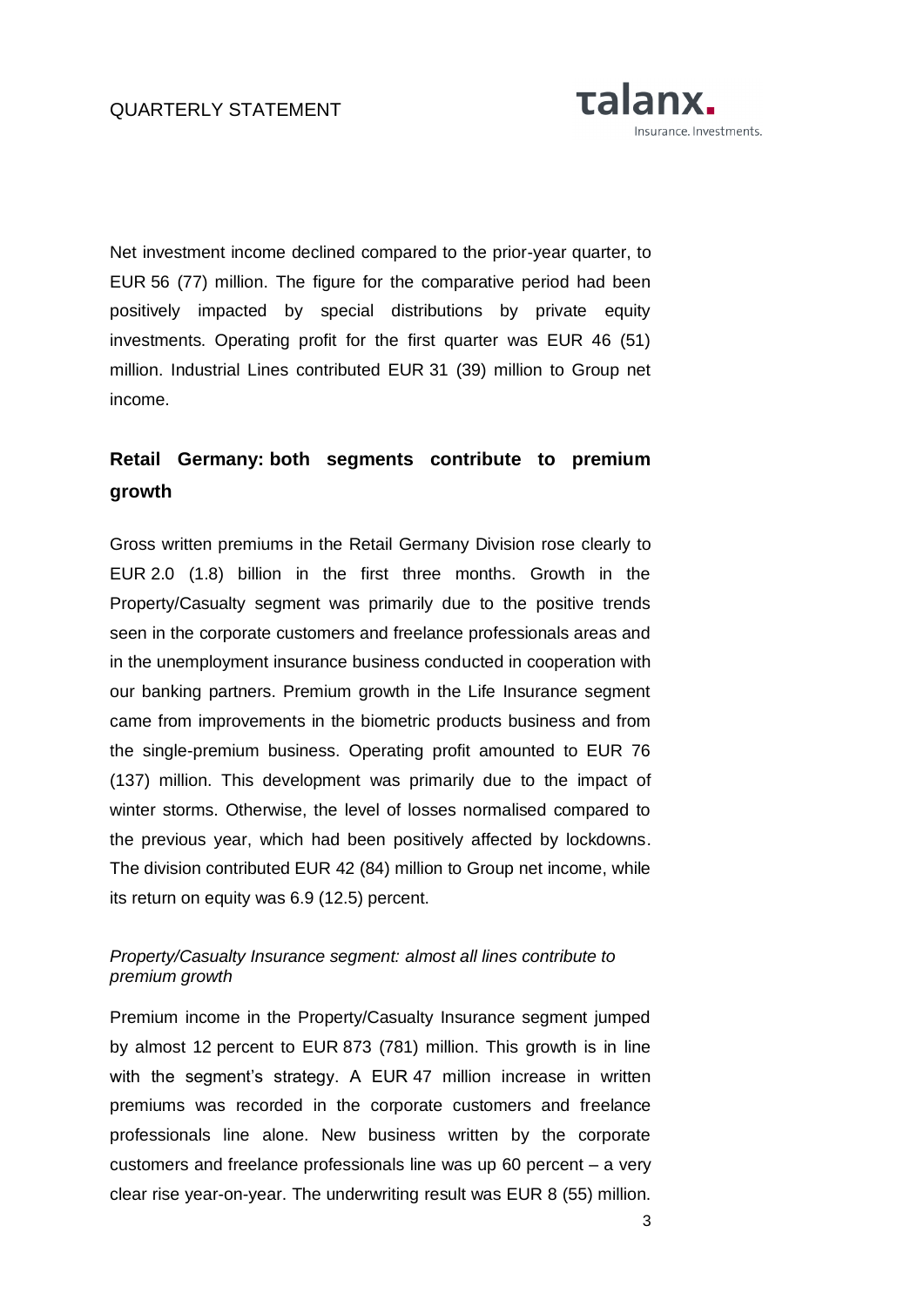

This development was largely due to higher losses from natural disasters (and especially winter storms) plus an increase in basic losses in the motor vehicle line as a result of greater mobility. All in all, this pushed up the combined ratio to 97.8 percent; by comparison, the first quarter of 2021 had seen an extremely low level of losses (84.2 percent). Net investment income declined slightly to EUR 24 (29) million. The first-quarter operating profit for the segment was EUR 31 (81) million.

#### *Life Insurance segment: new business drives premium growth*

The Life Insurance segment saw premium growth of 5.6 percent in the first three months to EUR 1,111 (1,052) million (including the savings elements of premiums from unit-linked life insurance). The increase is due to the improvement in the biometric products business in the bancassurance area and to the single-premium business. New life insurance business – measured using the annual premium equivalent (APE) – rose significantly from EUR 87 million to EUR 108 million.

The underwriting result for the first three months improved to EUR –336 (–544) million. The main factors influencing this item are the calculation of the discounts on technical provisions and policyholder participation in net investment income. Net investment income fell against the comparative period to EUR 379 (609) million. This was due to a substantially lower level of extraordinary income resulting from lower financing requirements for the *Zinszusatzreserve* (ZZR – additional interest reserve). All in all, operating profit in the Life Insurance segment was EUR 45 (56) million.

### **Retail International: profitable growth despite rising inflation**

Gross written premiums in the Retail International Division rose by 9.6 percent compared to the prior-year quarter to EUR 1.7 (1.5) billion.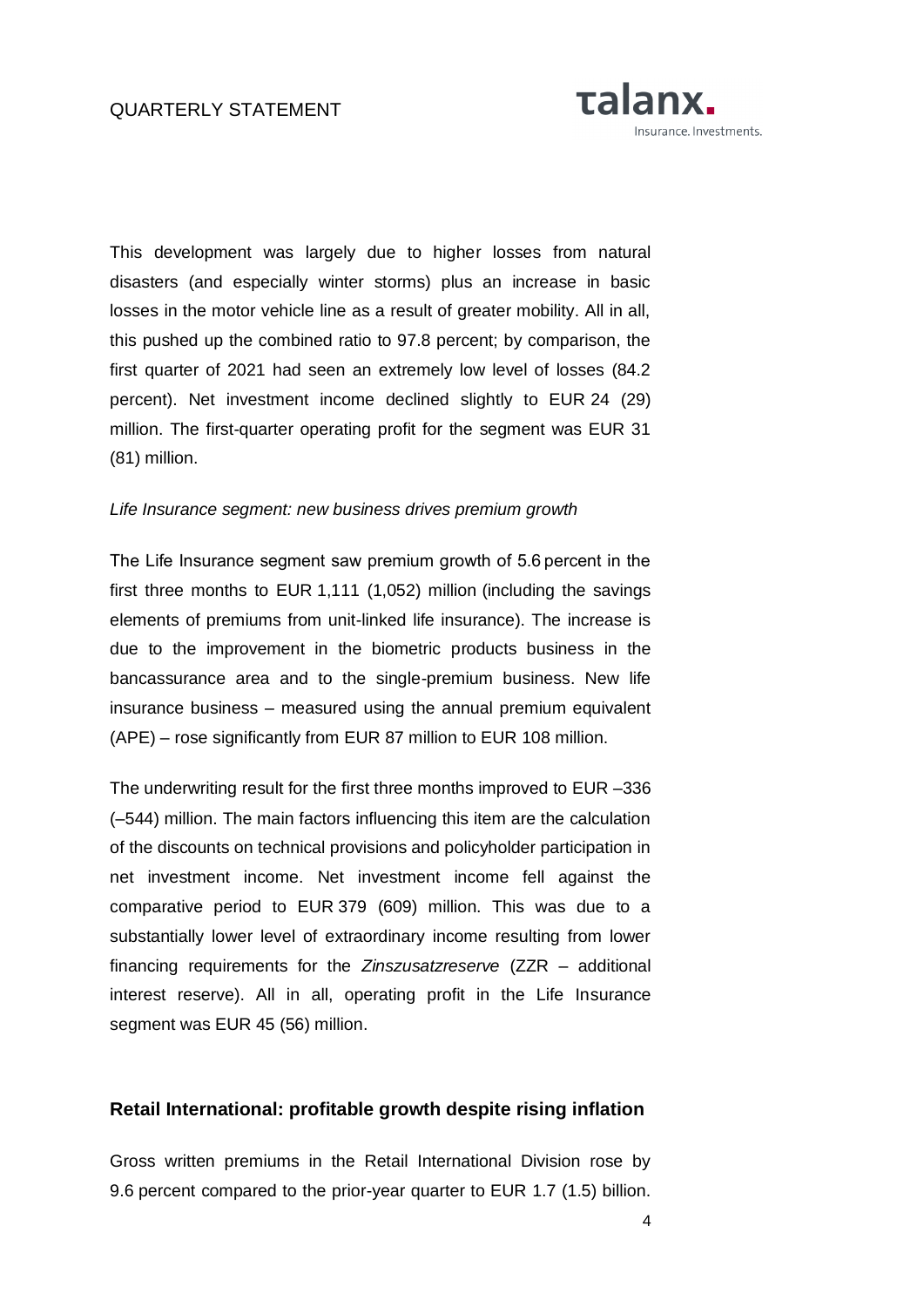

Adjusted for exchange rate effects, premium growth would have been 13.6 percent. Gross written premiums in the Property/Casualty Insurance segment rose by 27.8 percent, whereas the Life Insurance segment saw a 22.2 percent reduction. This was due to the fact that the single-premium business in Italy was scaled back in line with the segment's strategy. In Europe, gross written premiums were up 3.1 percent to EUR 1,220 (1,183) million, or 9.8 percent at constant exchange rates. The main growth drivers were the rise in average premiums in Turkey and increased premiums at Warta in Poland. In addition the bolt-on acquisition made in Italy, which had not been included in consolidation in the first quarter of 2021, contributed EUR 60 million to this positive development. Premium volumes in Latin America jumped by 32.3 percent to EUR 445 (337) million; adjusted for exchange rate effects premium growth was 27.0 percent. EUR 45 million of the sharp rise in premium income was due to the sales partnership in the property business entered into by HDI Chile and state-owned bank BancoEstado, which took effect at the start of the year.

The combined ratio for the property insurance companies was stable at 94.0 (93.9) percent. Improvements in underwriting were seen in Poland (Warta) and Mexico; conversely Brazil and Turkey deteriorated. The underwriting result for the life insurance business improved against the comparative period, in which higher mortality caused by the coronavirus pandemic had impacted net income by EUR 4 million. The underwriting result for the Retail International Division as a whole rose substantially to EUR 31 (14) million.

At EUR 101 (97) million, net investment income was roughly on a par with the comparative period, since increased interest rates in Turkey and Poland in particular offset negative exchange rate effects in Turkey. The division's operating profit was stable year-on-year at EUR 86 (87) million. However, this figure was impacted by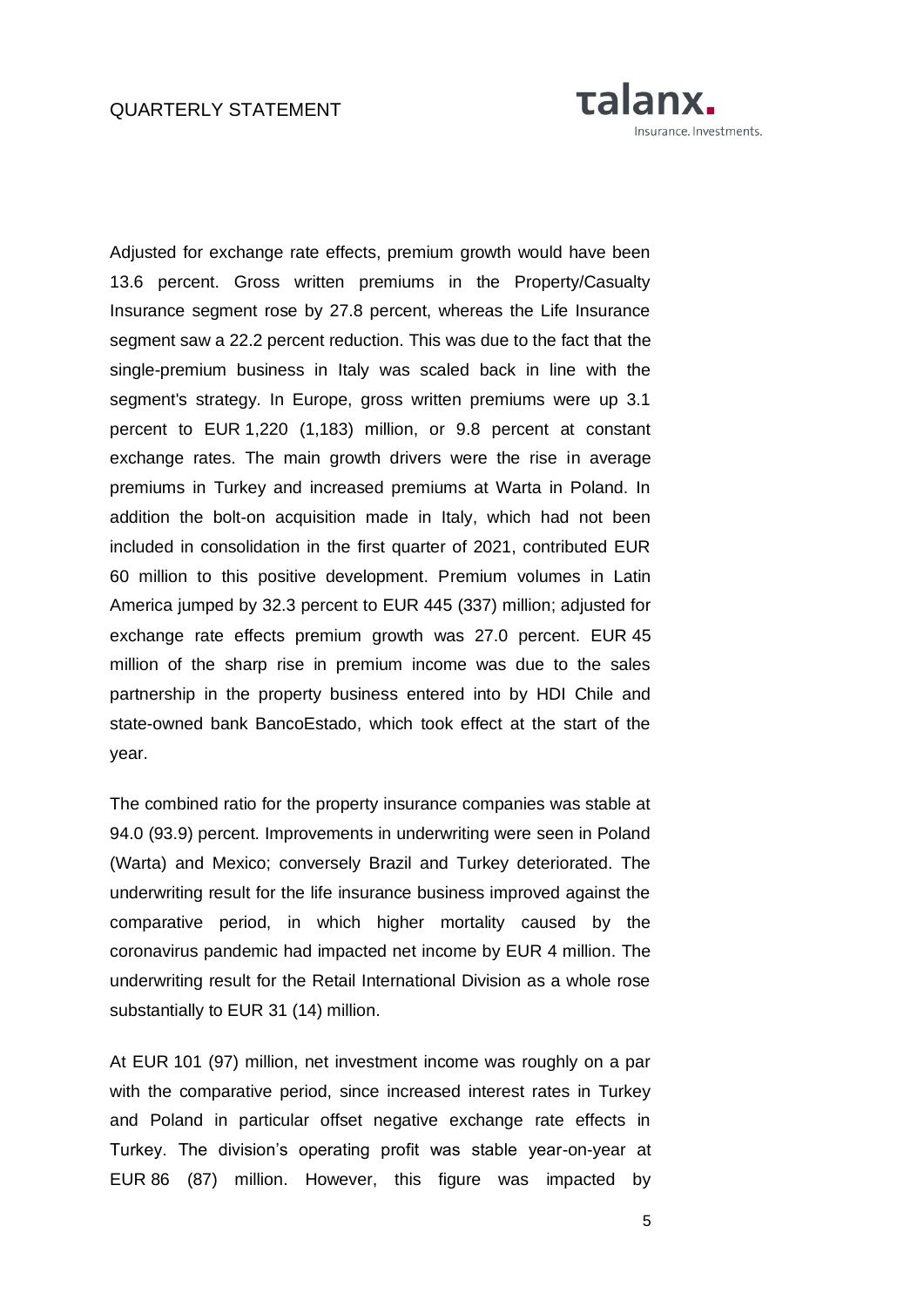

deconsolidation expenses of EUR 23 million resulting from the sale of the Russian life insurance unit OOO Strakhovaya Kompaniya CiV Life to Russian bank Sovcombank in mid-February 2022. Without this deconsolidation effect from CiV Life, operating profit would have risen to EUR 109 million (+24.9 percent).

Operating profit in Europe climbed by a clear 20.1 percent to EUR 94 (79) million. This was largely due to the positive run-off results in the Property/Casualty Insurance segment at Warta in Poland. An operating loss of EUR 9 million (operating profit of EUR 11 million) was recorded In Latin America; this was mainly due to increased loss frequencies and amounts across the entire Brazilian market. The contribution to Group net income made by the Retail International Division as a whole was EUR 46 (54) million in comparison to the first quarter of 2021; the figure without the deconsolidation effect from CiV Life would have been EUR 69 million (+27.2 percent).

## **Reinsurance: sharp rise in premium growth**

Premium growth in the Reinsurance Division amounted to 19.5 percent in the first three months to EUR 9.3 (7.8) billion; the rise in gross written premiums after adjustment for exchange rate effects was 13.9 percent. Operating profit roughly matched the level for the prior-year quarter at EUR 402 (408) million. The contribution to Group net income in the first quarter was EUR 133 (153) million.

The main factors impacting the Reinsurance Division in the reporting period were the high level of large losses in the Property/Casualty Reinsurance segment on the one hand, and the significant ongoing effects of the coronavirus pandemic in the Life/Health Reinsurance segment on the other.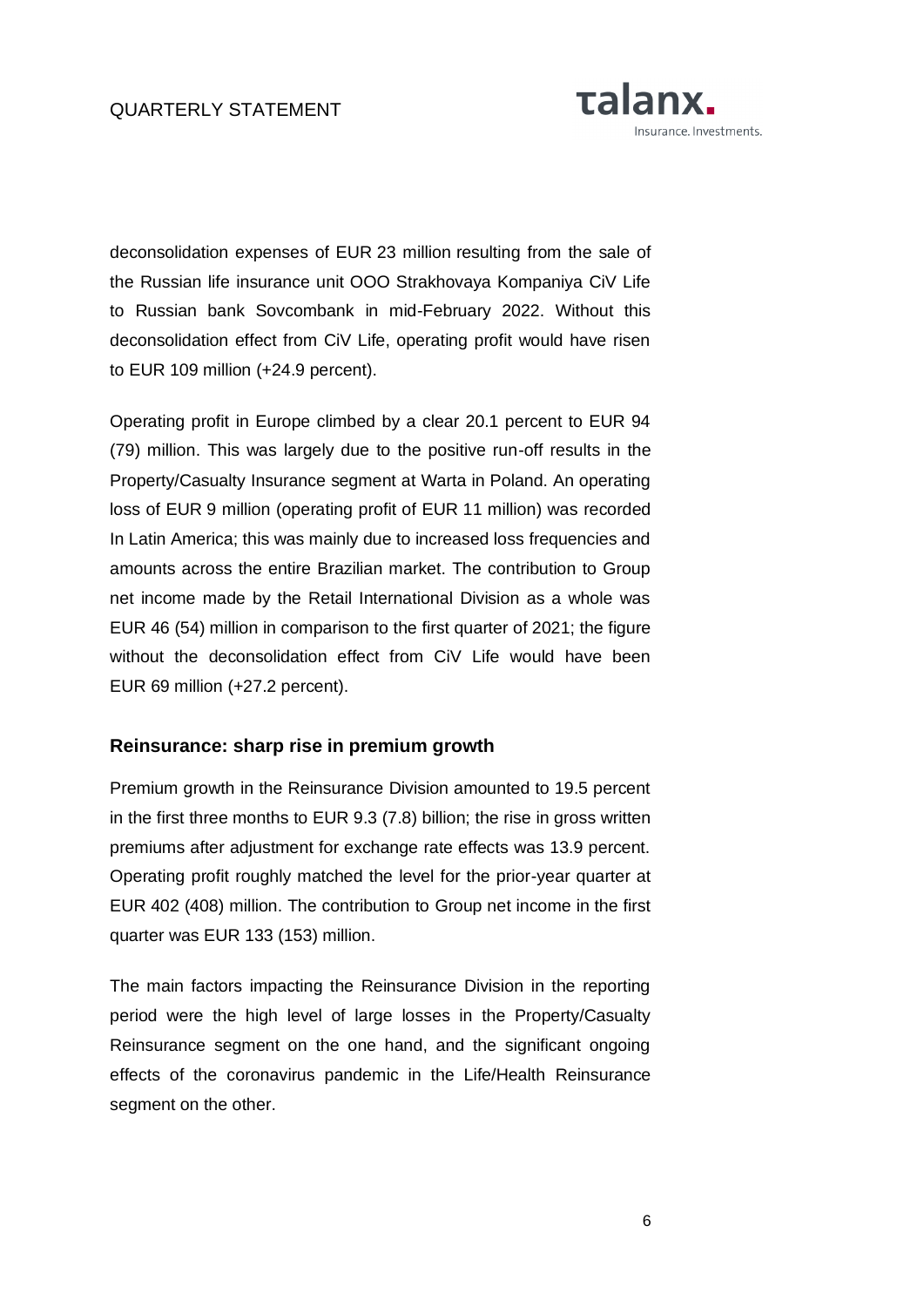### QUARTERLY STATEMENT



*Property/Casualty Reinsurance segment: natural disasters take a heavy toll*

Gross written premiums in the Property/Casualty Reinsurance segment rose by a substantial 25.6 percent to EUR 7.1 (5.7) billion. After adjustments for exchange rate effects, growth would have been 19.5 percent. The combined ratio rose to 99.5 (96.2) percent. The underwriting result was EUR 21 (143) million. Net investment income increased by 13.8 percent to EUR 313 (275) million. The overall operating profit generated was EUR 291 (318) million.

The increase in large losses, which was mainly due to the storms in Europe and the flooding in Australia, had a major impact on the segment in the reporting period. The estimated large loss budget for the first quarter (EUR 284 million) was exceeded by 18 percent, with large losses totalling EUR 336 (193) million. A precautionary flat-rate provision in the low triple-digit million-euro range was recognised for potential losses resulting from the war in the Ukraine.

*Life/Health Reinsurance segment: coronavirus pandemic still a key factor*

The coronavirus pandemic remained a decisive issue in the Life/Health Reinsurance segment in the first three months. Its effects were particularly visible in mortality coverage in the USA, Latin America and South Africa. At a total of EUR 123 million, pandemic-related losses were within the expected range, but declined in the course of the first quarter.

Gross written premiums in the Life/Health Reinsurance segment rose by 3.2 percent to EUR 2.2 (2.1) billion; after adjustment for exchange rate effects, the increase would have been 1.2 percent. Net investment income was on a par with the previous year, at EUR 177 (172) million.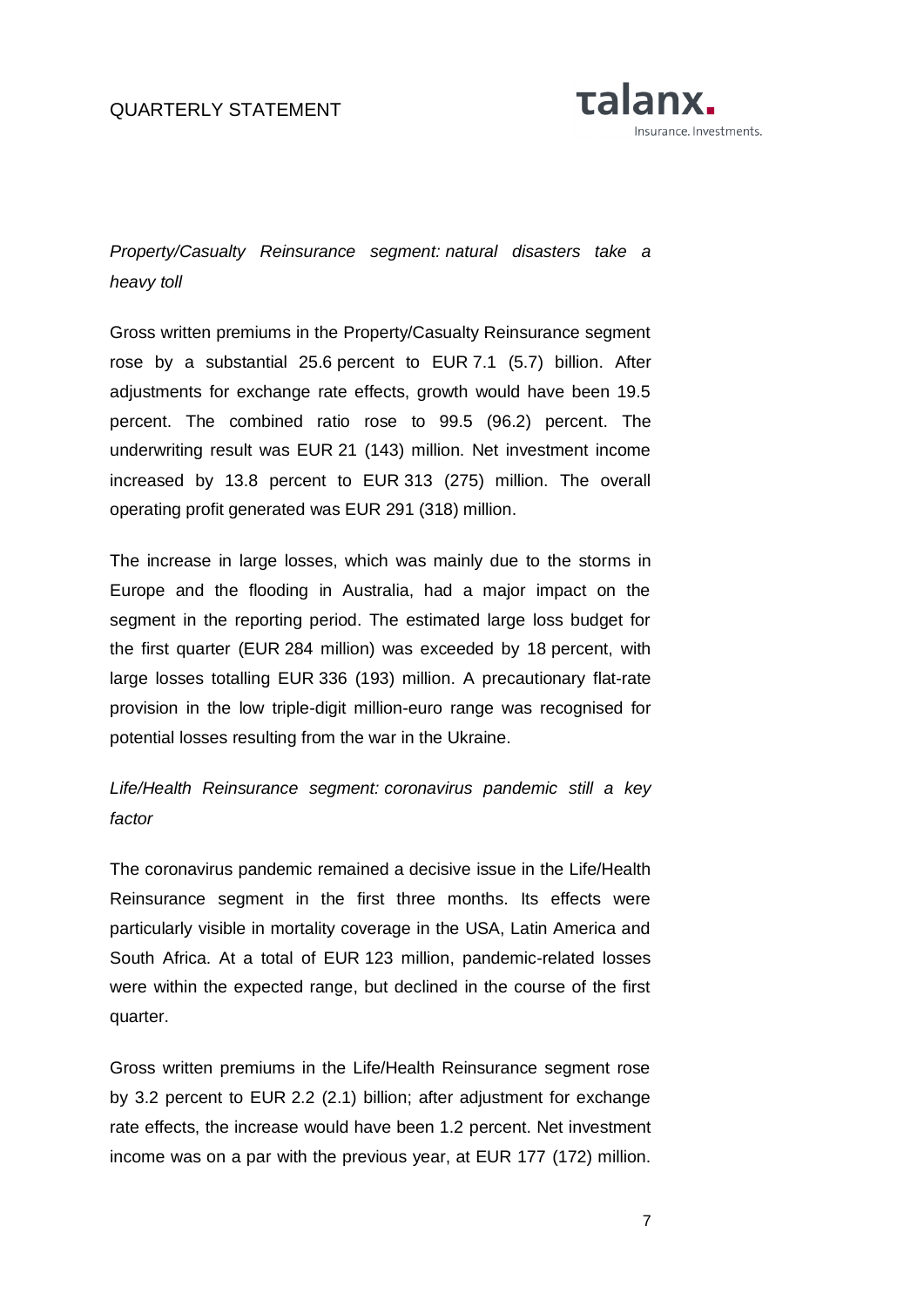

Operating profit also climbed sharply by 23.4 percent to EUR 111 (90) million.

# **Outlook for 2022: Group net income of EUR 1,050–1,150 million**

The Group is reaffirming both the outlook for 2022 that it published in autumn last year and its medium-term targets. It is aiming for percentage premium growth compared to 2021 in the mid-single digit range. The net return on investment is forecast to be approximately 2.4 percent, with continued low interest rates and rising inflation expected to negatively impact Group net income. The Talanx Group is expecting Group net income to be in the range of EUR 1,050–1,150 million. This should correspond to a return on equity of approximately 10 percent, which would clearly exceed the strategic minimum goal of at least 800 basis points above the risk-free rate.

As usual, the targets for financial year 2022 are subject to the proviso that no turbulence occurs on the currency and capital markets and that large losses remain in line with expectations. The war being waged by Russia in Ukraine is proving a source of uncertainty for the current financial year; it is currently still too early to be able to provide a comprehensive assessment of its potential effects.

| <b>EUR million</b>                                                                                          | Q1 2022 | Q1 2021 <sup>1</sup> | $+/-$       |
|-------------------------------------------------------------------------------------------------------------|---------|----------------------|-------------|
| Gross written premiums                                                                                      | 15,905  | 13,649               | $+16.5%$    |
| Net premiums earned                                                                                         | 10,332  | 9,015                | $+14.6%$    |
| Combined ratio for property/casualty<br>primary insurance and property/casualty<br>reinsurance <sup>2</sup> | 98.3%   | 96.1%                | $+2.2$ ppts |
| Net investment income                                                                                       | 1,050   | 1,253                | $-16.2%$    |
| Operating profit/loss (EBIT)                                                                                | 630     | 625                  | $+0.7%$     |

### **Key figures from the Talanx Group income statement, Q1 2022, consolidated (IFRS)**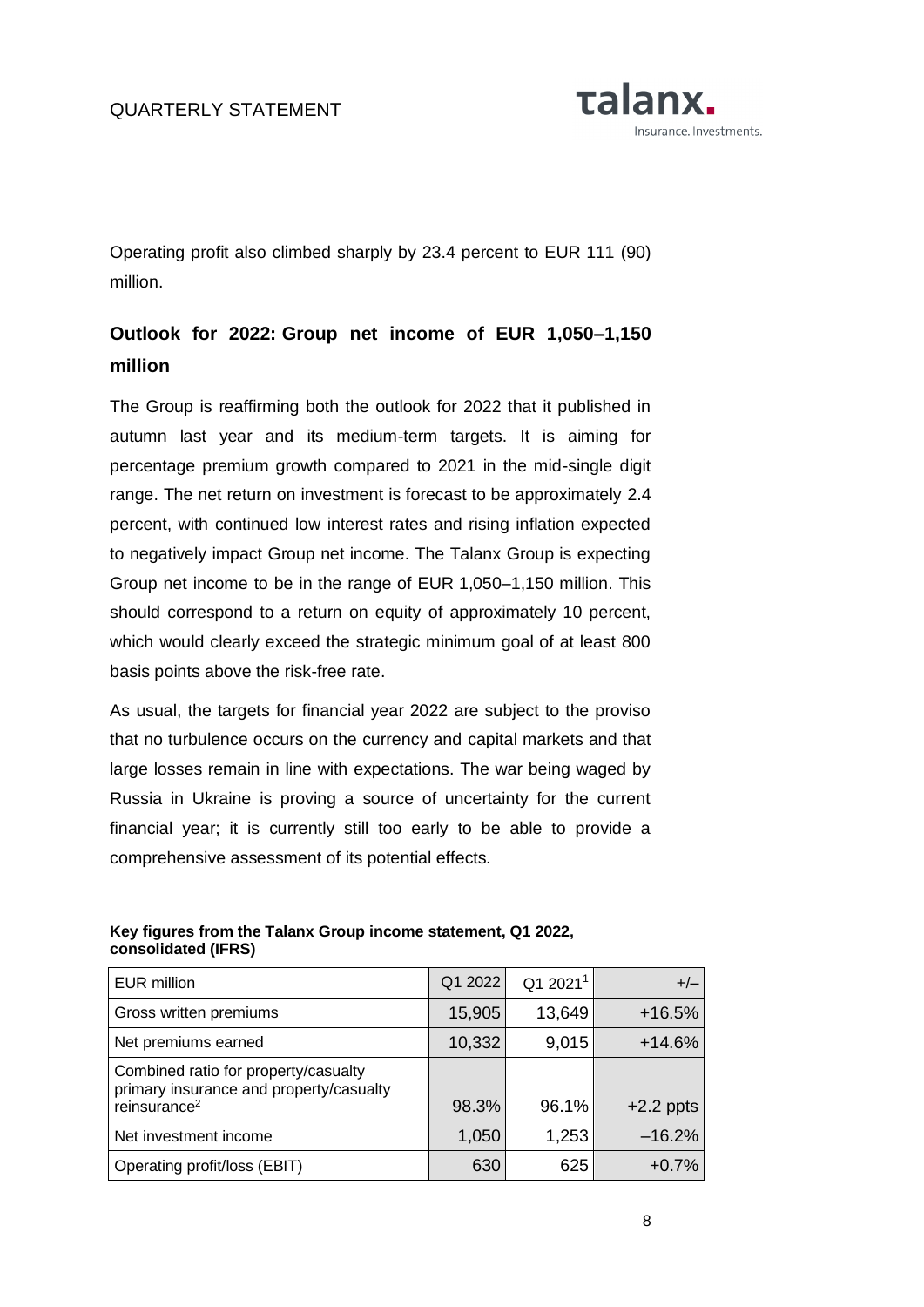## QUARTERLY STATEMENT

Talanx. Insurance. Investments.

| Group net income (after non-controlling<br>interests) | 256   | 277      | $-7.6\%$    |
|-------------------------------------------------------|-------|----------|-------------|
| Return on equity <sup>3</sup>                         | 10.0% | $10.7\%$ | $-0.7$ ppts |

- 1) Adjusted in accordance with IAS 8.
- 2) Including net interest income on funds withheld and contract deposits.
- 3) The ratio of annualised net income for the reporting period excluding non-controlling interests to average shareholders' equity excluding non-controlling interests.

The figures for the Group's net assets, financial position and results of operations were prepared in accordance with the International Financial Reporting Standards (IFRS). However, this quarterly statement does not represent an interim report as defined by IAS 34.

#### [Full documents relating to the quarterly statement](https://www.talanx.com/en/investor_relations/reporting/reporting)

#### [Financial calendar](https://www.talanx.com/en/investor_relations/agm_-_events/financial_calendar?year=2022)

#### **About Talanx**

Talanx is a major European insurance group with premium income of EUR 45.5 billion (2021) and roughly 24,000 employees worldwide. Based in Hannover, Germany, the Group is active in more than 175 countries. Talanx is a multibrand provider with a focus on B2B insurance. Its industrial insurance and retail business in Germany and abroad is operated under the HDI brand, which has a rich tradition stretching back about 120 years. Other Group brands include Hannover Re, one of the world's leading reinsurers; the bancassurance specialists Targo insurers, PB insurers and neue leben; and Polish insurer Warta. Ampega, one of Germany's largest asset management companies, manages the Talanx Group's assets and is also an experienced provider of asset management solutions for non-group institutional investors. Rating agency Standard & Poor's has awarded the Talanx Primary Insurance Group a financial strength rating of A+/stable ("strong") and the Hannover Re Group one of AA–/stable ("very strong"). Talanx AG is listed on the Frankfurt Stock Exchange, where it is a member of the MDAX, and on the Hannover stock exchange (ISIN: DE000TLX1005, German Securities Code: TLX100).

*Talanx – Together we take care of the unexpected and foster entrepreneurship*

For further information, please see [www.talanx.com.](http://www.talanx.com/)

Current photographs and company logos are available at [https://mediathek.talanx.de.](https://mediathek.talanx.de/)